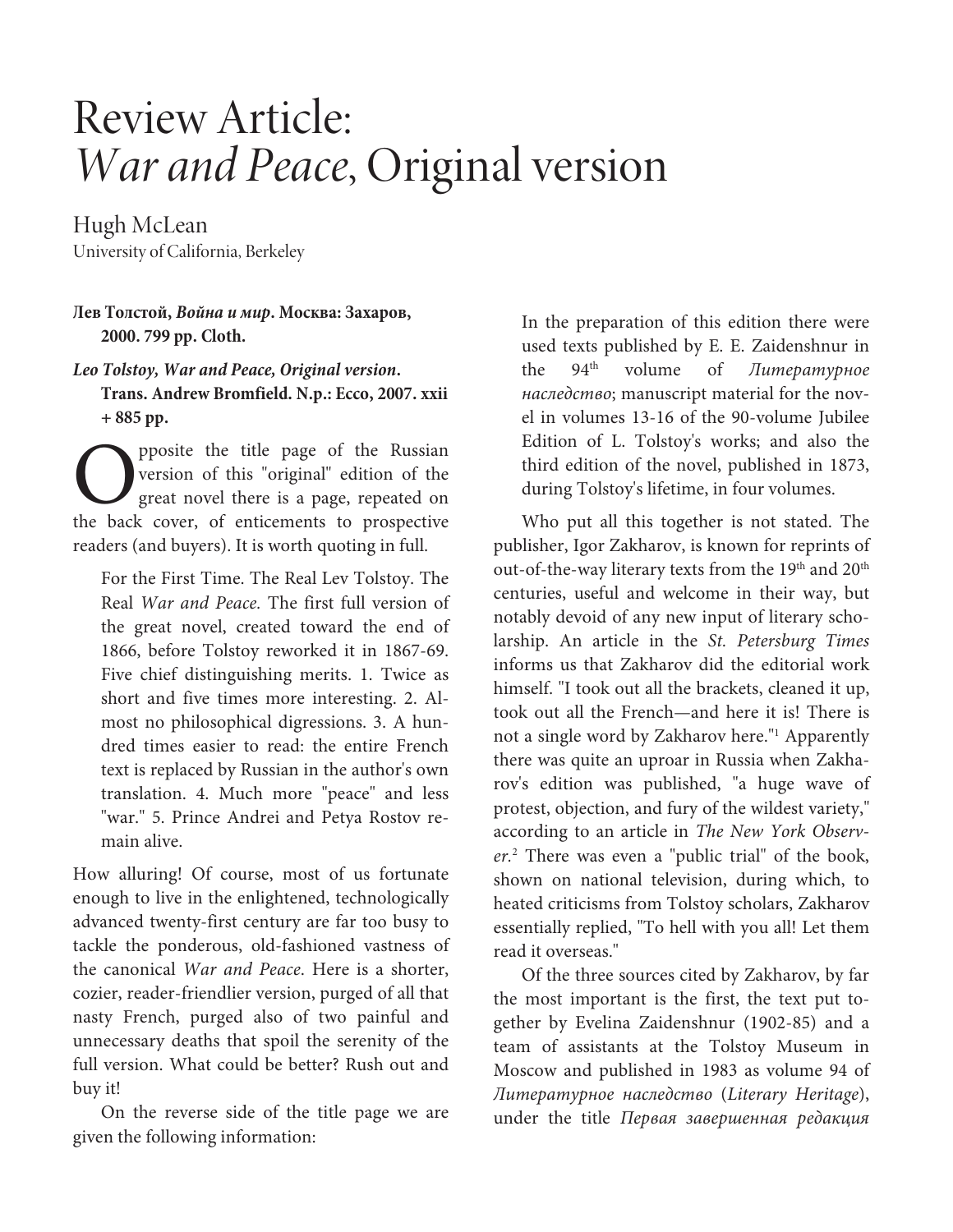романа Война и мир." To this edition Zaidenshnur, already the author of a substantial study of the genesis of the novel («Война и мир» Л. Н. Толстого: Создание великой книги [Москва, 1966]), supplied a long (fifty-seven pages) introduction, not reproduced in the Zakharov edition, "How the First Version of the Novel 'War and Peace' Was Created." This introduction—and indeed the whole edition—is polemical. The target, though never explicitly named, is perhaps the greatest of all Tolstoy scholars, Boris Eikhenbaum (1886-1959). On the basis of his study of Tolstoy's early drafts Eikhenbaum had come to the conclusion that in its early life War and Peace had been almost a private affair in the Tolstoy-Bers families, with most of the main characters drawn from Tolstoy's and his wife's relatives, many of them still living, but imaginatively transposed back into the Napoleonic era. It was to be a delightful gentry romance, one of the proposed titles of which was All's Well That Ends Well. Not too much war, not too much philosophy, no needless deaths. Only in the later stages of work, according to Eikhenbaum, did the novel expand, not only in size, but in philosophical, historical, and spiritual depth to become War and Peace as we now know it.

For Zaidenshnur Eikhenbaum's "legend" was a heresy, blasphemy, a Carthage that had to be destroyed. For her War and Peace was the national epic, an iconic celebration of the victory of the Russian people, the Russian nation, over a ruthless foreign invader. It was a sacred text. It expressed the same patriotic spirit that had led to Russia's equally glorious victory over the German invaders of 1941-45, a war in which a nephew of Zaidenshnur's, to whom she dedicates the edition, had perished. To celebrate Russia's victory, Zaidenshnur insists, had been from the beginning Tolstoy's intention. To prove this point she essentially concocted this "original" version. She used, first, the installments of the novel that had been published serially in the magazine Русский вестник (Russian Herald) in 1865 and 1866. These installments ended with the battle of Schön Graben. To continue the novel Zaidenshnur then resorted to a series of manuscripts believed to antedate 1867, which carry the story to a possible ending.

Besides her objection to the Eikhenbauminspired view of the genesis of the novel, Zaidenshnur also found thoroughly unacceptable the way the early drafts had been published in volumes thirteen and fourteen of the Jubilee Edition—fragmented, disconnected, lacking direction. Her aim was therefore clear: "Only publication of the first completed early version, on which Tolstoy had worked for three years, irrefutably demonstrates that it was not a 'family chronicle' of two gentry dynasties that Tolstoy had conceived, but a 'history of 1812.'" There were historical events and historical scenes in the very first drafts. And it was after finishing this first completed version that Tolstoy at last gave his work the immortal title War and Peace.<sup>3</sup>

In any case, whatever her polemical motives, Zaidenshnur's was a perfectly legitimate scholarly project, a by-product of the work to which she had devoted such immense effort, the study of the genesis of the novel. Her work appears to be scrupulously accurate, reproducing the text of the manuscripts just as Tolstoy wrote them, with words crossed out or inserted enclosed in the brackets Zakharov is so proud of demolishing. If Tolstoy wrote in French, she reproduces the French, supplying translations in footnotes. All this academic scrupulousness has of course been expunged in the Zakharov edition as nothing but irritating pedantry.

My conclusion, therefore, is that the Zaidenshnur edition provides a valuable resource to Tolstoy scholars without direct access to the manuscripts, even though many may not share her passionate wish to discredit the Eikhenbaum "legend." It offers a fascinating opportunity to enter Tolstoy's workshop, to watch him as he writes and especially as he revises, trying to understand the reasons for each decision. One can also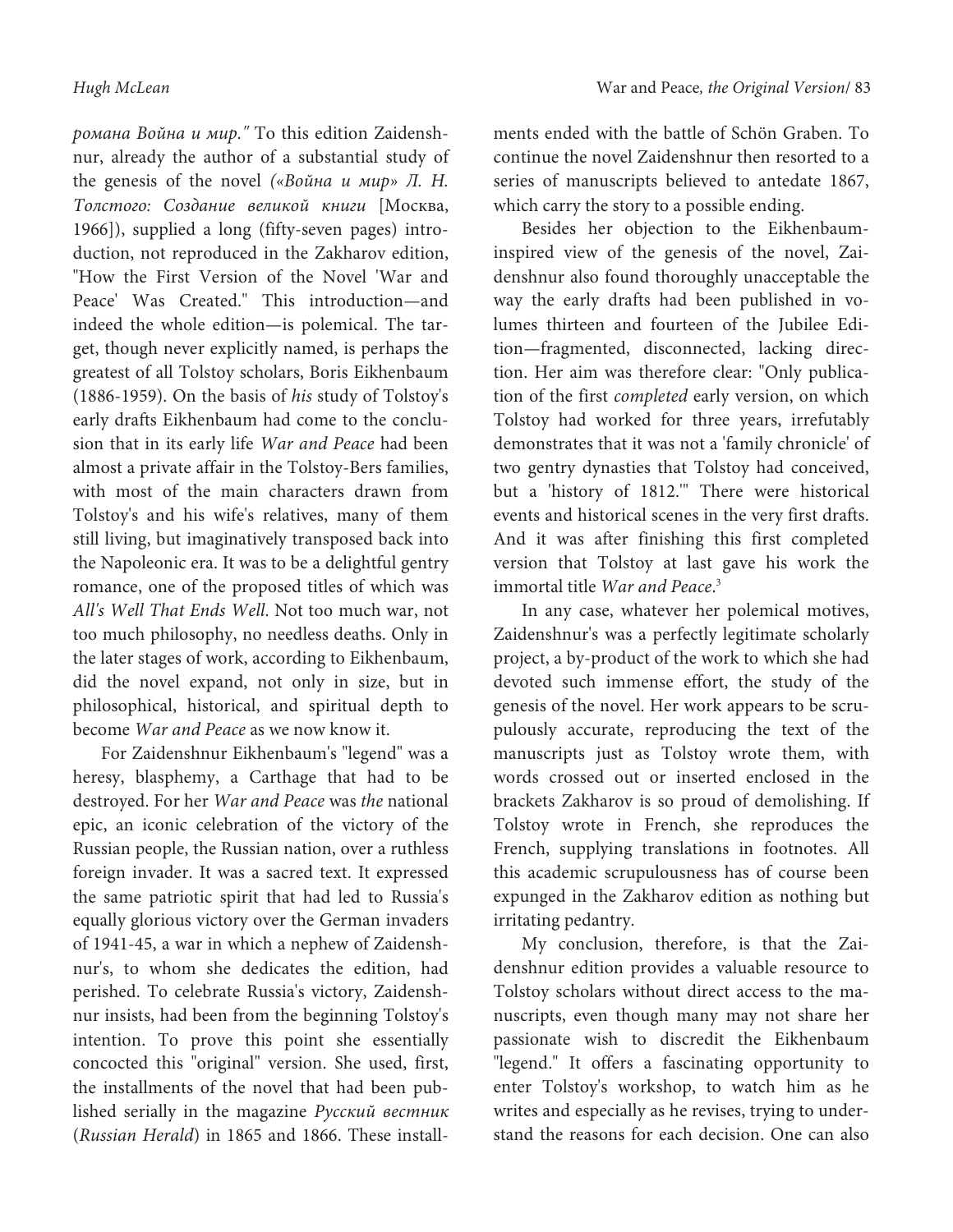marvel at the enormous labor that went into the making of this book, the huge amount of creative energy. Writing is hard work, even for a genius.

To be sure, this early "complete" version concocted by Zaidenshnur is very uneven. The early parts, those actually published by Tolstoy, do read like real Tolstoy. They have the finish of a thoroughly revised and polished text. The later parts, culled from manuscripts, show more clearly a work in the process of gestation, often still in search for the concrete detail needed to realize a scene or an event, to make it come alive. There was still a long distance to anything like a final text. This entire version, including the initially published parts, was to be revised again and again before it reached that Elysium.

The narrative in this version gets more and more hurried toward the end, as if Tolstoy were not really trying to produce a publishable text, but was only sketching for himself possible plot developments or scenes to be developed later. The battle of Borodino, for example, which in the canonical version occupies some ninety pages (Three, II, 19-39), in the Zakharov version is disposed of in twenty-three pages. Most of the basic ingredients, however, are already there views of the battle from both sides, and from the commanding generals, Napoleon and Kutuzov, down to lowly privates. Tolstoy had already conceived the idea, perhaps modeled on the role of Fabrice del Dongo at Waterloo in Stendhal's Chartreuse de Parme, of "defamiliarizing" the battle scene by putting Pierre there, an incongruous civilian in a white hat, who just came to see the show, risking his life in the process. (That he survived unscathed was a miracle bestowed on him by his creator, who had from the beginning destined him as the perfect mate for the incomparable Natasha.)

After Borodino the pace quickens even more. The great council of war at Fili is disposed of in a single sentence (no little girl watching from on top of the stove). We jump to Moscow, where the

Rostovs, as in the final version, patriotically abandon their attempt to save their possessions and devote their wagons and carriages, and for a time their house, to taking care of the wounded. One of these, wounded of course, turns out to be Prince Andrei, but his reconciliation with Natasha is dealt with summarily. He says that he forgives her, and that's that, leaving the scene completely unrealized psychologically on both sides. Pierre is already involved in his calculations trying to match his name to 666, giving him divine authority to assassinate Napoleon; however, he is in the meantime given an opportunity to declare to Natasha his undying love for her, after which he wanders around Moscow dressed as a peasant and is arrested by the French.

We then jump to St. Petersburg, to another of Anna Scherer's soirées, and there learn that Hélène has just died after a miscarriage (there are already hints of a botched abortion). Petersburg opinion has turned sharply against Kutuzov on the news of the surrender of Moscow. The account of Pierre's experiences as a prisoner is much briefer, and Platon Karataev is yet to be conceived. Pierre is finally liberated by his enemy Dolokhov, fighting as a partisan along with Denisov and Petya Rostov, all of whom survive the war unharmed. Like many Muscovites, the Rostov family has taken refuge in Tambov. Old Count Ilya remains alive, though chastened by old age and bankruptcy. (No deaths allowed!) Prince Andrei is with them, being nursed by Natasha and Sonya, later joined by his sister Princess Marya, now in love with Nikolai. Pressed by the old Countess, Sonya nobly releases Nikolai from his promise to her, so that the family finances can be restored by his marriage to Princess Marya, which, happily, is also a love match. (The "sterile flower" motif for Sonya has not yet been introduced.) Prince Andrei realizes that Natasha had never completely loved him, a conversation with Sonya revealing to him that her real love is for Pierre. The happy news of Hélène's death removes any obstacle to their un-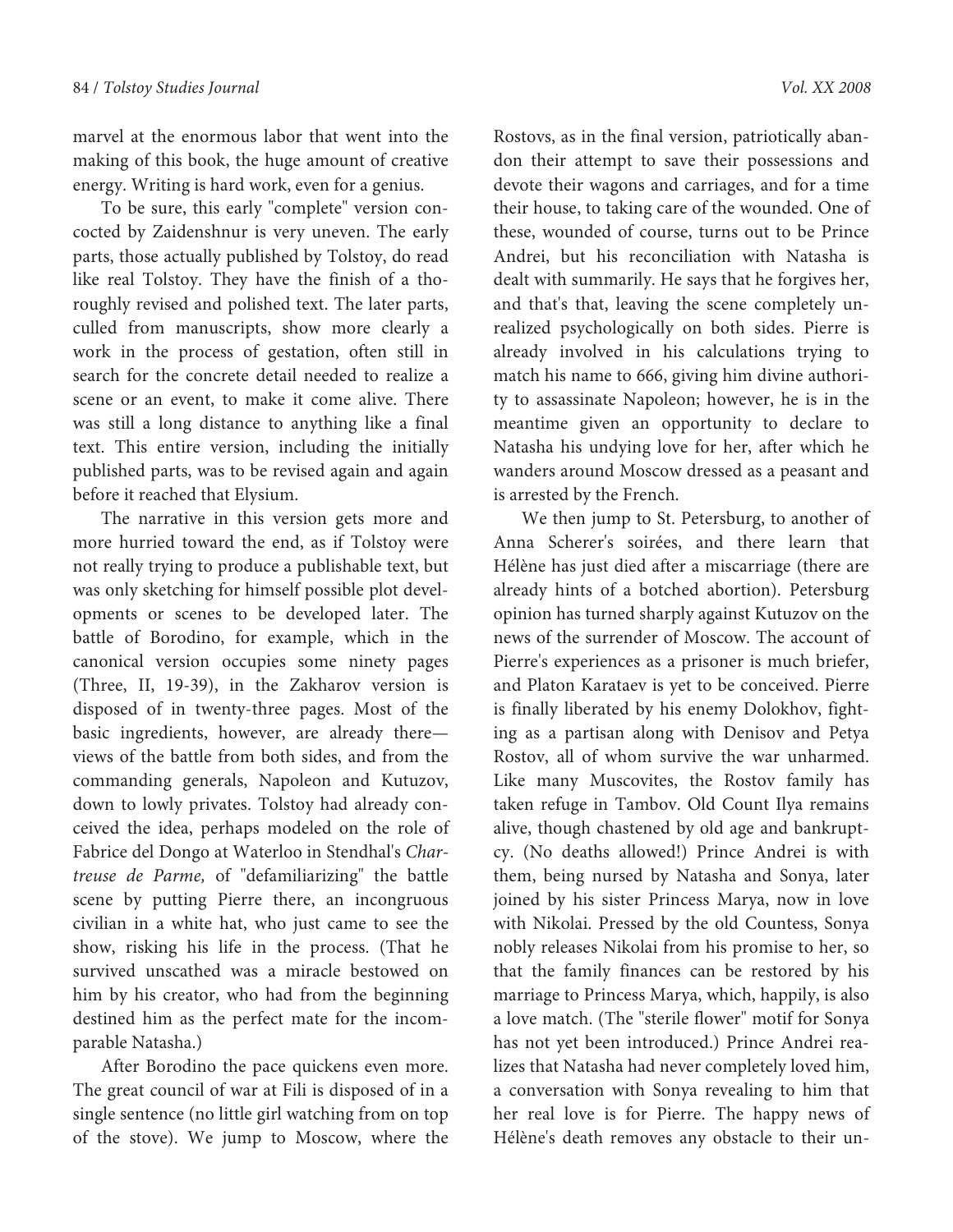ion, and Andrei cedes his claims without, apparently, any great regret.

Thus all the erotic knots have been duly tied, untied, or retied, and there is a double wedding at Otradnoe. Andrei and Nikolai then go back to their units and later find themselves together in Paris. "During their absence Pierre, Natasha, Countess (as she is now) Marya with her nephew, the old man, the old woman, and Sonya spent the entire summer of 1813 in Otradnoe and there awaited the return of Nikolai and Andrei."

After this sentence Tolstoy hopefully wrote the word «конец» (The End) in the manuscript. But of course the real end was still far off. Tolstoy was to work at the novel for another three years, revising much of the existing text and adding some of the most powerful and moving scenes, such as the deaths of Andrei and Petya and their aftermaths, and elevating the novel to the place it has held securely ever since, as one of the greatest ever written. The version "completed" in 1867, lively and entertaining as it is, would surely not merit such high honors. To claim that it is "five times more interesting" is simply absurd.

Now the translation. Andrew Bromfield is a very experienced translator, with many books, almost all of them contemporary fiction, to his credit. He has concentrated especially on the works of Viktor Pelevin, but he has also translated works by Boris Akunin, Aleksandr Ikonnikov, Sergei Lukianenko, Vladimir Voinovich, Leonid Latynin, and Nina Lugovskaya. He did one classic text, The Heart of a Dog, by Mikhail Bulgakov, but this Tolstoy is his first venture into the nineteenth century. One wishes he had made a better choice for this adventure.

I sampled a good number of passages and found the results generally very good. Bromfield knows Russian very well, and he commands a deft and supple English style. Like Pevear and Volokhonsky, he leans toward literalism, but never so far as to produce unwieldy translationese. On the whole he tries to reproduce intact the roughnesses

of Tolstoy's style, though at times he evidently found intolerable some of Tolstoy's repetitions, for instance, as he says in the preface, "his use of the same unvarying adjective throughout a single passage," which "creates an unrepentant hammering effect in Russian, but raises problems in English, which abhors repetitions of this kind" (xvii). Maybe so, but I suspect that the difference is not one between the two languages as such, but between Tolstoy's style and English school prescriptions for good writing.

Of course, one can always find mistakes and inadvertent omissions in any translation and even more passages where one feels that the nuances, the precise flavor, has not been adequately conveyed. I will cite a few examples, but they should not be taken as representative of Bromfield's usually flawless efforts. They are exceptions.

In the opening scene at Anna Scherer's the beautiful Princess Hélène Kuragina sits apparently listening to the Vicomte de Mortemart relate the story of Napoleon's encounter with the Duc d'Enghien, a Bourbon whom he later had killed, in the rooms of the actress Mlle. George. But in fact Hélène is not listening. She is totally absorbed in narcissistic self-admiration, but she feels obliged to look as if she were listening and responding. There may also be a suggestion that she is too stupid to understand the story, but contrives to hide the fact. "Every time she was impressed by something in the story," as Bromfield translates the passage, "she glanced around at Anna Pavlovna and immediately assumed the same expression that the lady-inwaiting's face wore." But if she was impressed, why would she need a cue to the appropriate reaction? The Russian reads, "когда рассказ производил впечатление" with, I think, на других (on others) implied. Incidentally, in their new translation Pevear and Voilokhonsky have it right, literally: "when the story produced an impression."

Another example. In the scene in Napoleon's dressing room, before the battle of Borodino, Bromfield has feminized Napoleon more than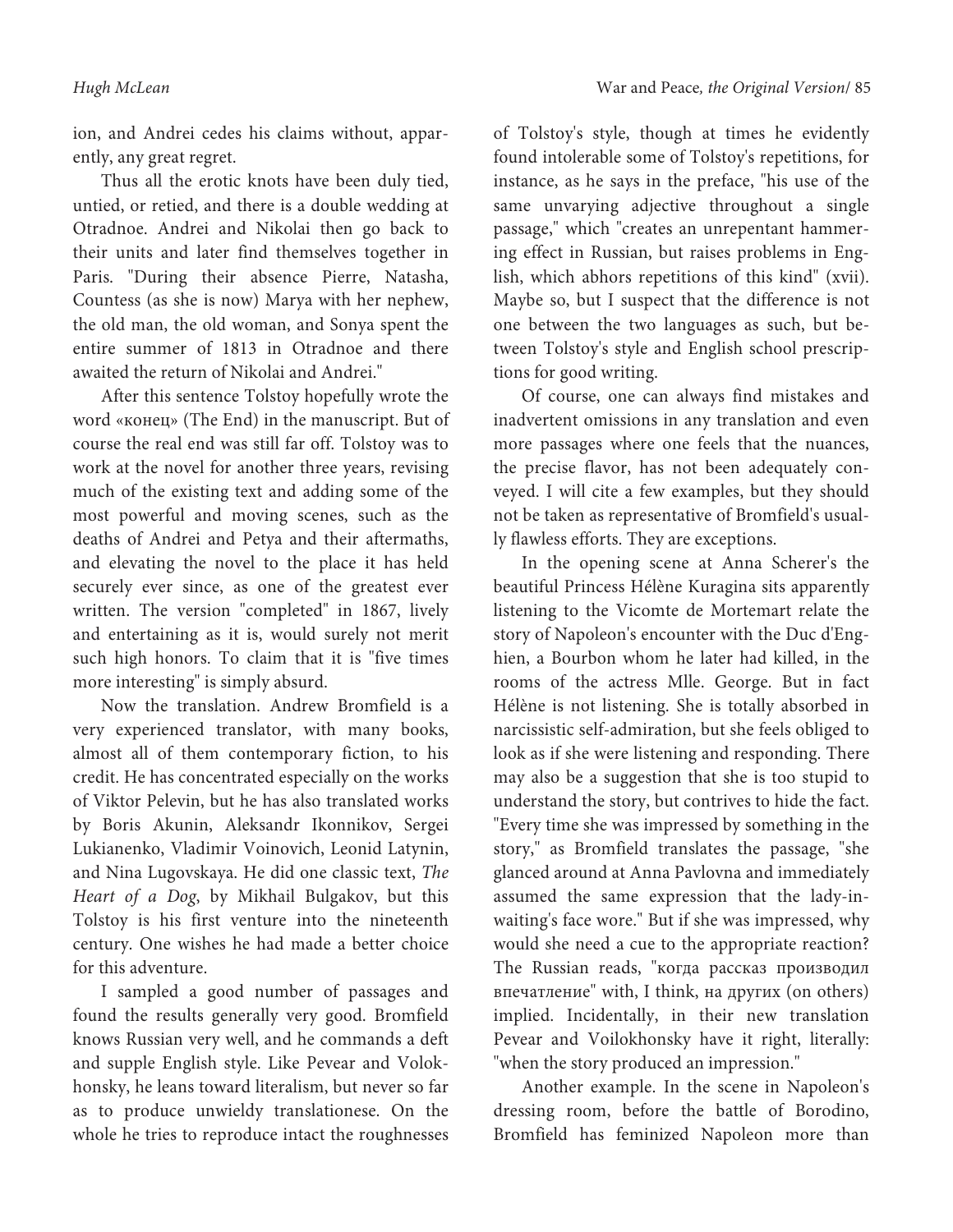Tolstoy did. He duly renders the "breasts like a woman's" (809) on that fat body, but he leaves out Tolstoy's somewhat remasculinizing detail: That these breasts were обросшие волосами, covered with hair. There is a more substantial omission on the next page. Napoleon is said to be "as cheerful as a man who has been waiting [no comma] biding his time for a chance to play a good card" (810). The Russian text continues, "не спрашивая, выиграет ли карта или нет, уже рад, что думает, что выиграл, что пришло время поставить карту" (not asking whether the card would win or not, already glad because he thinks it has won and the time has come to play it (733 in the Zakharov edition)). Bromfield has left this out.

A moment earlier Napoleon had cheerfully dismissed Colonel Fabvier, saying "à tantôt" (see you soon) in the French as recorded in the Zaidenshnur edition (671). Bromfield, however, following his policy of trying to restore a bit of the French flavor of the text purged by Zakharov, translates it as "Au revoir" (810). He evidently did not consult the Zaidenshnur text, but simply retranslated the phrase from Zakharov's Russian, and he guessed wrong.

There are, however, some more serious difficulties with the French. Back at the beginning of the novel, at Anna Scherer's soirée, the climax of the Vicomte's story is told in French: "L'ennemi de sa maison, l'usurpateur du trône, qui appartenait au chef de sa race, était là, devant lui, étendu…." (The enemy of his house, the usurper of the throne that belonged to the head of his dynasty, was there, stretched out before him…). Zaidenshnur's footnote, however, mistranslates the passage, interpreting "qui" as referring not to "trone," but to "ennemi-usurpateur," and renders it "тот, кто возглавлял его нацию." Zakharov inserted this mistranslation into the main text, and Bromfield rendered it literally, "the man who stood at the head of his nation" (24).

As always, the distinction between ты and вы (thou and you) presents nuances of relationships very difficult to reproduce in English. Bromfield is forced to make do with some variant of "formal" or "informal," but a good deal of the effect is lost. There is the curious disparity between the usages of Pierre and Andrei. Though they are old friends, Pierre always calls Andrei вы (you), while Andei calls Pierre *ты* (thou). This apparently symbolizes Pierre's lower social status, but he keeps it up even after he is legitimized and becomes a Count, richer than Andrei. When speaking French, however, they both use "vous," which seems to be a fixed feature of Russian French, at least as Tolstoy conveys it. Russians never say tu, no matter what their relationship. Even Sonya and Natasha say "vous" to each other.

Sedulously stripped of all "pedantry," the Bromfield translation contains no notes at all. The reader is evidently expected either already to know, for example—or more likely, not to care—who was the Ambassador Novosiltsev who stopped in Berlin when he heard the news that Napoleon had annexed Genoa and Lucca, instead of going on to Paris to negotiate. Countless historical personages and events are alluded to all through the novel. To me, at least, elucidation of their significance enhances one's understanding and appreciation. But no doubt I am a pedant.

The translation contains a very brief "Introduction" by Nikolai Tolstoy, a very distant relative of the author, an English writer and a (so far unsuccessful) candidate for Parliament. Nikolai Tolstoy asserts authoritatively that "there can be no doubt" that (Lev) Tolstoy intended this (early) version to be published. The basis for this very dubious doubtlessness is apparently the fact that Tolstoy had engaged an illustrator, Nikolai Bashilov, who unfortunately died before finishing the job. Thus the novel remained unpublished (except for the magazine parts) until the final book version in six volumes. Incidentally, the Bashilov illustrations are reproduced in the Zaidenshnur edition and are included in both the Zakharov edition and the translation, along with reproductions of several